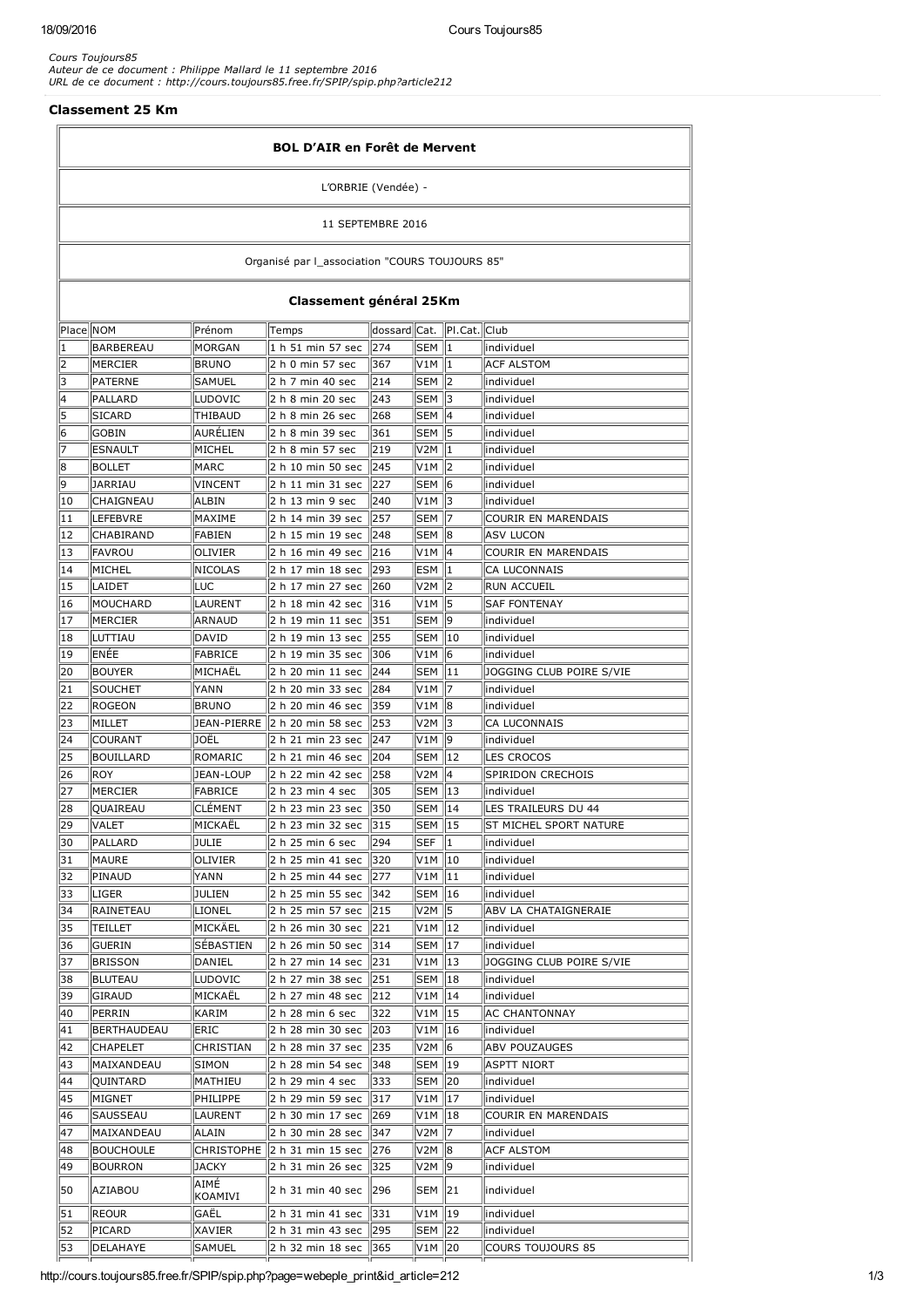## 18/09/2016 Cours Toujours85

| 54         | <b>METAIS</b>       | FRÉDÉRIC                 | 2 h 32 min 44 sec 1259                 |     | V1M 21              |                | llindividuel             |
|------------|---------------------|--------------------------|----------------------------------------|-----|---------------------|----------------|--------------------------|
| 55         | GIRAUD              | SÉBASTIEN                | 2 h 33 min 5 sec                       | 273 | <b>SEM 23</b>       |                | individuel               |
| 56         | MOUCHARD            | LOIC                     | 2 h 33 min 13 sec                      | 355 | V1M 22              |                | individuel               |
| 57         | GRANIER             | PIERRICK                 | 2 h 33 min 38 sec                      | 369 | V1M 23              |                | <b>AC CHANTONNAY</b>     |
| 58         | JUIN                | FABIEN                   | 2 h 33 min 51 sec                      | 249 | V1M   24            |                | individuel               |
| 59         | DELOCHE             | <b>BORIS</b>             | 2 h 33 min 52 sec                      | 250 | <b>SEM 24</b>       |                | individuel               |
| 60         | LIBEAU              | DAVID                    | 2 h 34 min 1 sec                       | 324 |                     |                | AC CHANTONNAY            |
| 61         | BABIN               | VALENTIN                 | 2 h 34 min 6 sec                       | 232 | JUM                 | 11             | individuel               |
| 62         | RAGUENAUD           | <b>TONY</b>              | 2 h 34 min 9 sec                       | 275 | V1M 26              |                | <b>ASPTT</b>             |
| 63         | <b>GUYONNET</b>     | THEO                     | 2 h 34 min 24 sec                      | 225 | SEM 25              |                | lindividuel              |
| 64         | MALLET              | CHRISTIAN                | 2 h 34 min 27 sec                      | 270 | V2M   10            |                | individuel               |
| 65         | LEBAS               | FRÉDÉRIC                 | 2 h 34 min 29 sec                      | 236 |                     |                | individuel               |
| 66         | <b>BASBAYON</b>     | <b>STÉPHANE</b>          | 2 h 34 min 30 sec                      | 267 | V1M                 | 28             | <b>US THOUARS</b>        |
| 67         | PHELIPPEAU          | FABRICE                  | 2 h 34 min 34 sec                      | 341 | V1M                 | 29             | individuel               |
| 68         | LEBARBIER           | <b>SYLVAIN</b>           | 2 h 35 min 8 sec                       | 308 | <b>SEM</b>          | 26             | individuel               |
| 69         | SICARD              | SEBASTIEN                | 2 h 35 min 10 sec                      | 309 | V1M                 | 130            | <b>ASV LUCON</b>         |
| 70         | MEUNIER             | PHILIPPE                 | 2 h 35 min 12 sec                      | 252 | V1M   31            |                | CA LUCONNAIS             |
| 71         | Couturier           | JULIEN                   | 2 h 35 min 43 sec                      | 287 | SEM 127             |                | individuel               |
| 72         | <b>TANGATCHY</b>    | <b>STÉPHANE</b>          |                                        | 340 | SEM                 | 28             | individuel               |
|            |                     |                          | 2 h 35 min 47 sec                      |     |                     |                |                          |
| 73         | MATHE               | GAËL                     | 2 h 35 min 59 sec                      | 335 | SEM 29              |                | individuel               |
| 74         | D'ELBEE             | VICTOIRE                 | 2 h 36 min 3 sec                       | 362 | V1F                 | 11             | individuel               |
| 75         | <b>RIPAUD</b>       | DAMIEN                   | 2 h 36 min 7 sec                       | 298 | SEM 130             |                | lindividuel              |
| 76         | BAUDOUIN            | LUDOVIC                  | 2 h 36 min 9 sec                       | 286 | V1M   32            |                | individuel               |
| 77         | RAMBAUD             | <b>FRANCK</b>            | 2 h 36 min 50 sec                      | 321 | V2M   11            |                | individuel               |
| 78         | <b>CORMANN</b>      |                          | CHRISTOPHE 2 h 37 min 34 sec           | 207 | V1M                 | 33             | LES LENTS DE GRANZAY     |
| 79         | CHAMPION            | MATTHIEU                 | 2 h 37 min 49 sec                      | 290 | SEM 131             |                | individuel               |
| 80         | MOLINIER            | JÉRÉMY                   | 2 h 37 min 52 sec                      | 303 | SEM   32            |                | individuel               |
| 81         | BARRE               | JEAN-<br><b>FRANÇOIS</b> | 2 h 37 min 56 sec                      | 363 | V <sub>1</sub> M 34 |                | TEAM RAIDLIGHT CARNÉ     |
| 82         | FERREIRA            | ALBANO                   | 2 h 38 min 4 sec                       | 357 | V1M 35              |                | individuel               |
| 83         | PINEAU              | ANTOINE                  | 2 h 38 min 9 sec                       | 318 | SEM   33            |                | individuel               |
| 84         | CHAILLOT            | CHARLES                  | 2 h 38 min 23 sec                      | 263 | V2M   12            |                | individuel               |
| 85         | GATINEAU            | LAURENT                  | 2 h 38 min 48 sec                      | 220 | SEM   34            |                | individuel               |
| 86         | <b>CHARRIER</b>     | <b>VINCENT</b>           | 2 h 39 min 50 sec                      | 360 | <b>SEM 35</b>       |                | individuel               |
| 87         | BERLAND             | <b>ALAIN</b>             | 2 h 39 min 58 sec                      | 222 | V2M   13            |                | SPIRIDON CRECHOIS        |
| 88         | PENICAUD            |                          | JEAN-CLAUDE  2 h 40 min 10 sec         | 280 | V2M 14              |                | TRAILEURS DE PARIS       |
|            |                     |                          |                                        |     |                     |                |                          |
|            |                     |                          |                                        |     |                     |                |                          |
| 89         | <b>DESFONTAINES</b> | MORGAN                   | 2 h 40 min 11 sec                      | 345 | SEM                 | 36             | individuel               |
| 90         | <b>PROCUREUR</b>    | MICHEL                   | 2 h 41 min 23 sec                      | 358 | V2M   15            |                | FONTENAY TRIATHLONG      |
| 91         | BOUROLLEAU          | GERARD                   | 2 h 41 min 29 sec                      | 233 | V2M ∥16             |                | SPIRIDON CRECHOIS        |
| 92         | SOULARD             | CYRILLE                  | 2 h 41 min 53 sec                      | 246 | V1M 36              |                | individuel               |
| 93         | <b>CHIRON</b>       | <b>NICOLAS</b>           | 2 h 41 min 58 sec                      | 281 | V1M 37              |                | SPIRIDON CRECHOIS        |
| 94         | <b>CHARRIER</b>     | MAXIME                   | 2 h 42 min 23 sec 271                  |     | <b>SEM 37</b>       |                | individuel               |
| 95         | LACUSKA             | LILIAN                   | 2 h 42 min 26 sec                      | 352 | V1M                 | 38             | <b>RUN ACCUEIL</b>       |
| 96         | GIRARD              | DANIEL                   | 2 h 42 min 28 sec                      | 224 | V1M   39            |                | individuel               |
| 97         | FAVREAU             | DAVID                    | 2 h 42 min 51 sec                      | 209 | V1M   40            |                | individuel               |
| 98         | <b>CHADEAU</b>      | MIKAEL                   | 2 h 42 min 56 sec                      | 311 | V1M                 | 41             | individuel               |
| 99         | MAROLLEAU           | STÉPHANE                 | 2 h 43 min 7 sec                       | 327 | V1M $ 42$           |                | individuel               |
| 100        | <b>CHARRIER</b>     |                          | JEAN-MICHEL 2 h 43 min 42 sec          | 301 | V2M                 | 17             | individuel               |
| 101        | MARTIN              | <b>ANTHONY</b>           | 2 h 44 min 3 sec                       | 289 | V1M   43            |                | LES GALOPINS POMPINOIS   |
| 102        | CAILLETEAU          | LUC                      | 2 h 44 min 11 sec                      | 205 | V2M   18            |                | <b>ABV POUZAUGES</b>     |
| 103        | PROUZEAU            | MATTHIEU                 | 2 h 44 min 14 sec                      | 364 | <b>SEM 38</b>       |                | individuel               |
| 104        | <b>DOS SANTOS</b>   | DAVID                    | 2 h 44 min 57 sec                      | 326 | SEM                 | 39             | <b>CHANTONNAY RAID</b>   |
| 105        | PASQUIET            | PIERRE                   | 2 h 45 min 27 sec                      | 283 | SEM                 | $\parallel$ 40 | individuel               |
| 106        | CARAPEZZI           | PHILIPPE                 | 2 h 45 min 29 sec                      | 206 | V2M                 | 19             | individuel               |
| 107        | VINCENT             | ROLAND                   | 2 h 45 min 45 sec                      | 291 | V2M                 | 20             | individuel               |
| 108        | FRANCHETEAU         | <b>FRÉDÉRIC</b>          | 2 h 47 min 57 sec                      | 349 |                     |                | JOGGING CLUB SABLAIS     |
| 109        | CHARTIER            | MIGUEL                   | 2 h 47 min 59 sec                      | 307 | SEM   41            |                | individuel               |
| 110        | MATHE               | JEAN-YVES                | 2 h 48 min 36 sec                      | 323 | V3M                 | 11.            | JOGGING CLUB SABLAIS     |
| 111        | BERTRAND            | <b>BRUNO</b>             | 2 h 48 min 41 sec                      | 366 |                     |                | individuel               |
| 112        | MOREAU              | THIERRY                  | 2 h 48 min 42 sec                      | 217 | V2M                 | 23             | LES LENTS DE GRANZAY     |
| 113        | <b>RUSSAOUEN</b>    | <b>DIDIER</b>            | 2 h 49 min 19 sec                      | 228 | SEM   42            |                | individuel               |
| 114        | MALAVERGNE          | ARNAUD                   | 2 h 50 min 38 sec                      | 285 | SEM   43            |                | individuel               |
| 115        | VIENNE              | ALEXANDRE                | 2 h 50 min 55 sec                      | 256 | <b>SEM   44</b>     |                | individuel               |
| 116        | DESBOIS             | LAURIE                   | 2 h 51 min 35 sec                      | 261 | SEF                 | 12             | individuel               |
| 117        | <b>DUCEPT</b>       | MICHEL                   | 2 h 51 min 42 sec                      | 354 |                     |                | individuel               |
| 118        | LEYDIER             | <b>FRANCK</b>            | 2 h 53 min 0 sec                       | 346 | V1M   44            |                | individuel               |
| 119        | <b>FAUCONNIER</b>   | LAURENT                  | 2 h 53 min 4 sec                       | 208 | V1M   45            |                | individuel               |
| 120        | <b>HERVE</b>        | DELPHINE                 | 2 h 53 min 5 sec                       | 300 | V1F                 | 12             | <b>RUN ACCUEIL</b>       |
| 121        | HOCBON              | DOMINIQUE                |                                        | 299 | V3M   3             |                | <b>RUN ACCUEIL</b>       |
|            |                     |                          | 2 h 53 min 6 sec                       | 262 |                     |                |                          |
| 122<br>123 | RAAPOTO<br>PAILLAT  | EDDIE<br>DAVID           | 2 h 53 min 43 sec<br>2 h 54 min 19 sec | 313 | V1M   46<br>SEM 45  |                | individuel<br>individuel |

http://cours.toujours85.free.fr/SPIP/spip.php?page=webeple\_print&id\_article=212